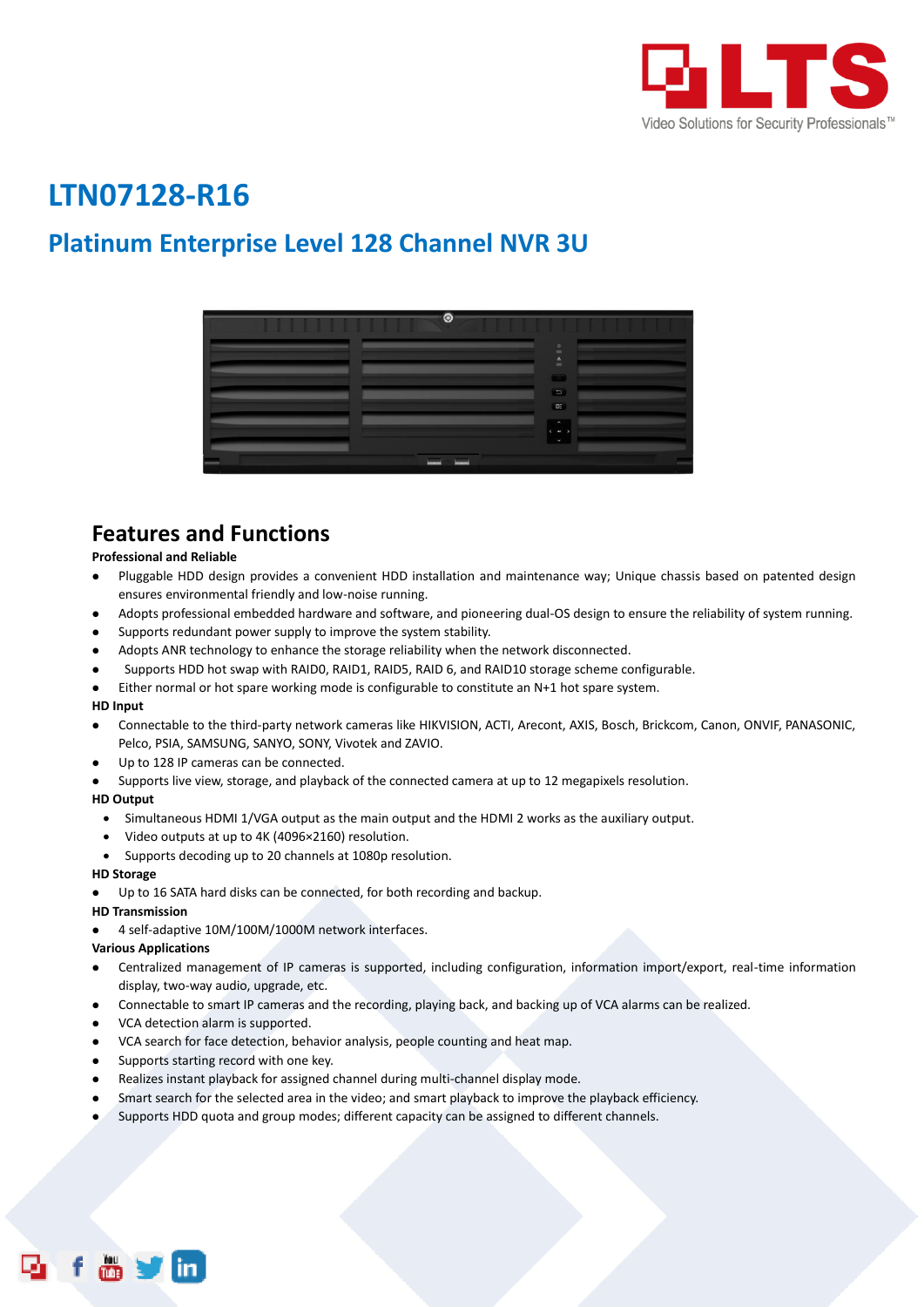

# **Specifications**

| Video & Audio                                                            | IP video input                             | 128-ch                                                                                                                                                                                                                                                     |  |  |
|--------------------------------------------------------------------------|--------------------------------------------|------------------------------------------------------------------------------------------------------------------------------------------------------------------------------------------------------------------------------------------------------------|--|--|
| input                                                                    | Incoming/outgoing<br>bandwidth             | 768 Mbps/512 Mbps                                                                                                                                                                                                                                          |  |  |
|                                                                          | Incoming/outgoing<br>bandwidth (RAID mode) | 768 Mbps/512 Mbps                                                                                                                                                                                                                                          |  |  |
|                                                                          | Protocol                                   | HIKVISION, ACTI, ARECONT, AXIS, BOSCH, BRICKCOM, CANON, HUNT, ONVIF (Version 2.5),<br>PANASONIC, PELCO, PSIA, RTSP, SAMSUNG, SONY, VIVOTEK, ZAVIO                                                                                                          |  |  |
| Video & Audio<br>output                                                  | <b>HDMI</b> output                         | Two independent HDMI outputs of 4K resolution. Resolution: 4K (4096 × 2160), 4K (3840 ×<br>2160)/30Hz, 2K (2560 × 1440)/60Hz, 1080p (1920 × 1080)/60Hz, UXGA (1600 × 1200)/60Hz,<br>SXGA (1280 × 1024)/60Hz, 720p (1280 × 720)/60Hz, XGA (1024 × 768)/60Hz |  |  |
|                                                                          | VGA output                                 | 1-ch. Resolution: 1080p (1920 × 1080) /60Hz, UXGA (1600 × 1200) /60Hz, SXGA (1280 ×<br>1024) /60Hz, 720p (1280 × 720) /60Hz, XGA (1024 × 768) /60Hz                                                                                                        |  |  |
|                                                                          | Audio output                               | 1-ch. RCA (2.0 Vp-p, 1 KΩ)                                                                                                                                                                                                                                 |  |  |
| Video & Audio<br>Decoding format<br>H.265, H.265+, H.264, H.264+, MPEG4, |                                            |                                                                                                                                                                                                                                                            |  |  |
| decoding                                                                 | Video resolution                           | 12 MP/8 MP/7 MP/6 MP/5 MP/4 MP/3<br>MP/1080p/UXGA/720p/VGA/4CIF/DCIF/2CIF/CIF/QCIF                                                                                                                                                                         |  |  |
|                                                                          | Synchronous playback                       | Up to 16 channels                                                                                                                                                                                                                                          |  |  |
|                                                                          | Capability                                 | 20-ch@1080p                                                                                                                                                                                                                                                |  |  |
| <b>HDD</b>                                                               | Interface                                  | 16 SATA interfaces supporting hot-plug                                                                                                                                                                                                                     |  |  |
|                                                                          | Capacity                                   | Up to 10 TB for each HDD                                                                                                                                                                                                                                   |  |  |
| RAID                                                                     | <b>RAID Type</b>                           | RAIDO, RAID1, RAID5, RAID 6, and RAID10                                                                                                                                                                                                                    |  |  |
| <b>Network</b>                                                           | Protocol                                   | IPv6, HTTPS, UPnP, SNMP, NTP, SADP, SMTP, NFS, iSCSI, PPPoE, DDNS                                                                                                                                                                                          |  |  |
| management                                                               | Network interface                          | 4, RJ45 10M/100M/1000M self-adaptive Ethernet interface                                                                                                                                                                                                    |  |  |
|                                                                          | Two-way audio input                        | 1-ch, RCA (2.0 Vp-p, 1 KΩ)                                                                                                                                                                                                                                 |  |  |
|                                                                          | Serial port                                | 1 RS-485, Keyboard                                                                                                                                                                                                                                         |  |  |
|                                                                          | USB interface                              | Front Panel: 2 × USB 2.0; Rear Panel: 2 × USB 3.0                                                                                                                                                                                                          |  |  |
| External                                                                 | Alarm input/output                         | 16/8                                                                                                                                                                                                                                                       |  |  |
| interface                                                                | <b>Extension board</b>                     | One extension board is supported with four 10M/100M/1000M optical interfaces (1.25<br>Gbps SFP module), eight RS-485 interfaces, and alarm interface of 32 alarm inputs and 16<br>alarm outputs.                                                           |  |  |
|                                                                          | Decoding board                             | $\mathbf{1}$                                                                                                                                                                                                                                               |  |  |
|                                                                          | Power supply                               | 100 to 240 VAC, 550W                                                                                                                                                                                                                                       |  |  |
|                                                                          | Fan                                        | Redundant dual ball bearing fan; Speed adjustable; Hot-plug                                                                                                                                                                                                |  |  |
| General                                                                  | Consumption<br>(without HDD)               | $\leq 140 \text{W}$                                                                                                                                                                                                                                        |  |  |
|                                                                          | Working temperature                        | 0 °C to + 50 °C (32 °F to 122 °F)                                                                                                                                                                                                                          |  |  |
|                                                                          | Working humidity                           | 10% to 90%                                                                                                                                                                                                                                                 |  |  |
|                                                                          | Chassis                                    | 3U                                                                                                                                                                                                                                                         |  |  |
|                                                                          | Dimension ( $W \times D \times H$ )        | $442 \times 494 \times 146$ mm (17.4 $\times$ 19.4 $\times$ 5.7 inch)                                                                                                                                                                                      |  |  |
|                                                                          | Weight (without HDD)                       | ≤ 16 kg (35.3 lb)                                                                                                                                                                                                                                          |  |  |

f & y in

وبا